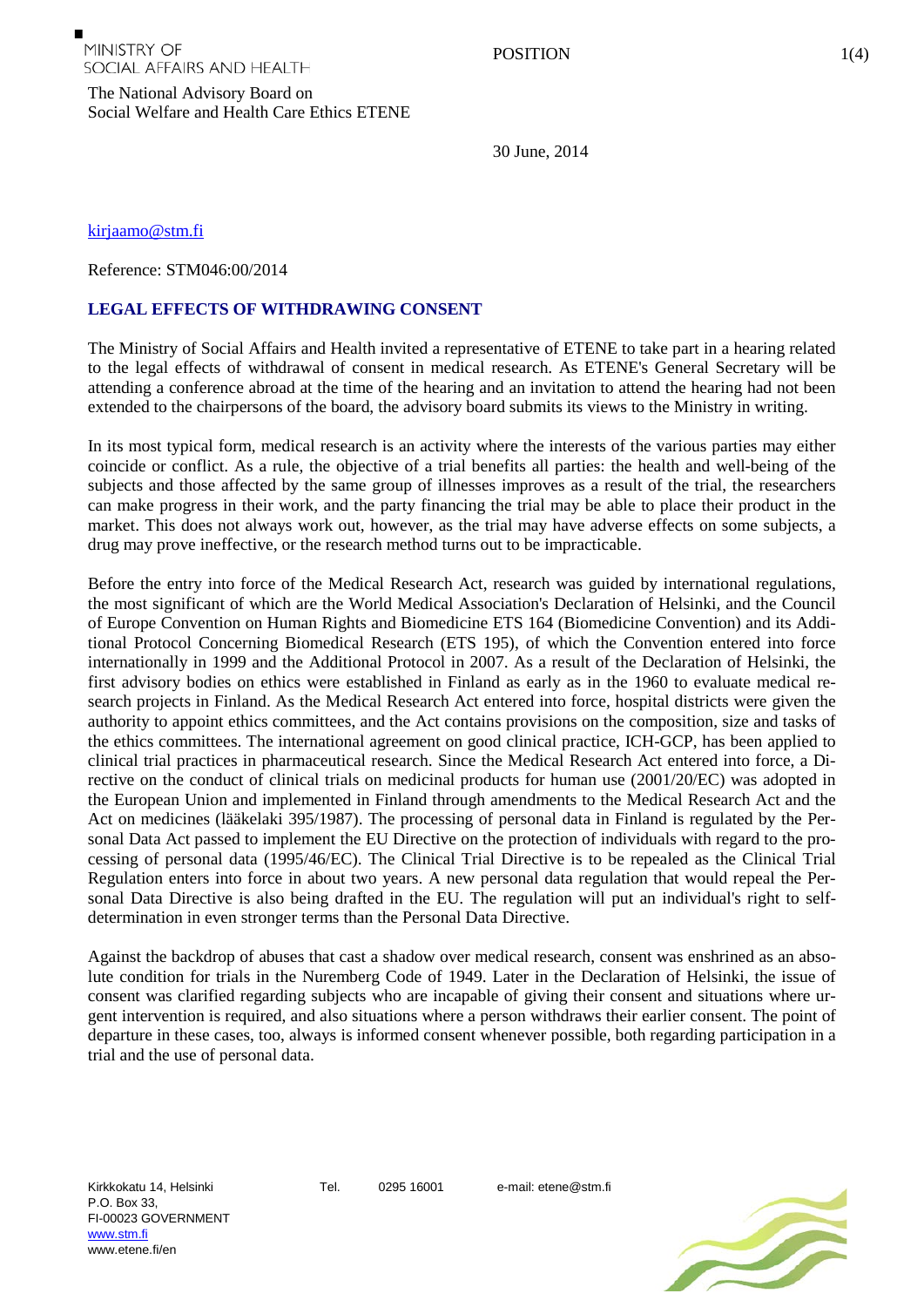## **Conflict between ethical principles and interests**

Ethics refers to the examination and consideration of different viewpoints, where emphasising these viewpoints differently, often at varying points in time, may lead into different solutions. In medical research, the truthfulness and integrity of data plays a role in the quality and reliability of the results. A subject's right to refuse to take part in a trial or to withdraw from a trial results in incomplete and uncertain data in this subject's case. In principle the problem is the same, regardless of whether the subject originally consented to taking part in the trial, or whether the consent was withdrawn in an early stage of the trial or at the very end. The subject does not have to give a reason when refusing to take part or withdrawing their consent. In this respect, there is a conflict of interests between the subject and the researcher. In a conflict of interests of this type, international conventions and rules unambiguously put the interests of the subject before the interests of science and society.

The purpose of medical research is to produce information that can be generalised to apply to the entire patient group. The data collected in trials has increased in volume, expanded and become differentiated many times over since 1996, the year in which the ICH-GCP principles were laid down. Many clinical trials involve genome analysis, increasingly covering entire genomes. Research data is mainly processed, stored and transmitted electronically.

Using genome data, a person can today already be identified by a hundred different genetic markers. By combining the data in anonymized genome data registers, it has been possible to identify dozens of people (e.g. Gymrek et al. Science 2013; 339, 321–324). Consequently, the coding of conventional identifiers does not necessarily protect the subject's privacy to the same extent as previously. The electronic processing, storage and transmission of data has made questions of a completely new type relevant to the protection of a subject's privacy.

When assessing the legal effects of withdrawing consent, an individual's right to privacy and control of their personal data is at odds with the right of society and also of the party financing the trial to obtain as much data as possible from the trial, and to own and control the data they have obtained. The data is needed to assess the effect, safety and potential risks of a drug; society has a duty to protect its citizens against drugs that either are not sufficiently effective or may have negative effects from being approved for general use. Are we, in other words, talking about the interests of society, other persons affected by the same illness, or a private company, and do these interests overrule the wishes and interests of an individual subject?

This question is less emphatic in situations where the collected trial data is less significant for evaluating the effectiveness, safety or other effects of the drug to be studied. For example, data on the subject's other chronic illnesses, which are unrelated to the trial, may be of great significance to the subject and cause him or her to withdraw from the trial. The genome data may reveal some other risk that affects the subject's willingness to continue the trial. Societal reasons, including the discovery of abuses related to the trial, may also persuade subjects to withdraw.

The purpose of scientific research is to produce new information. In medical research, the subject has to give their consent to both the trial procedures and the processing of their data. The website of the National Committee on Medical Research Ethics (TUKIJA) notes: "Informed consent of the subjects is an elemental condition for carrying out medical research. This is a fundamental ethical norm which must not be treated as a formality. Participating in medical research must be voluntary in all cases and in all circumstances. Research where human integrity is compromised can only be carried out with the consent of the subject or a representative of the same (close relative, another person closely connected with the subject, or a legal representative). Volunteer research subjects must also be allowed to withdraw their consent at any time without justifying their decision to anyone."

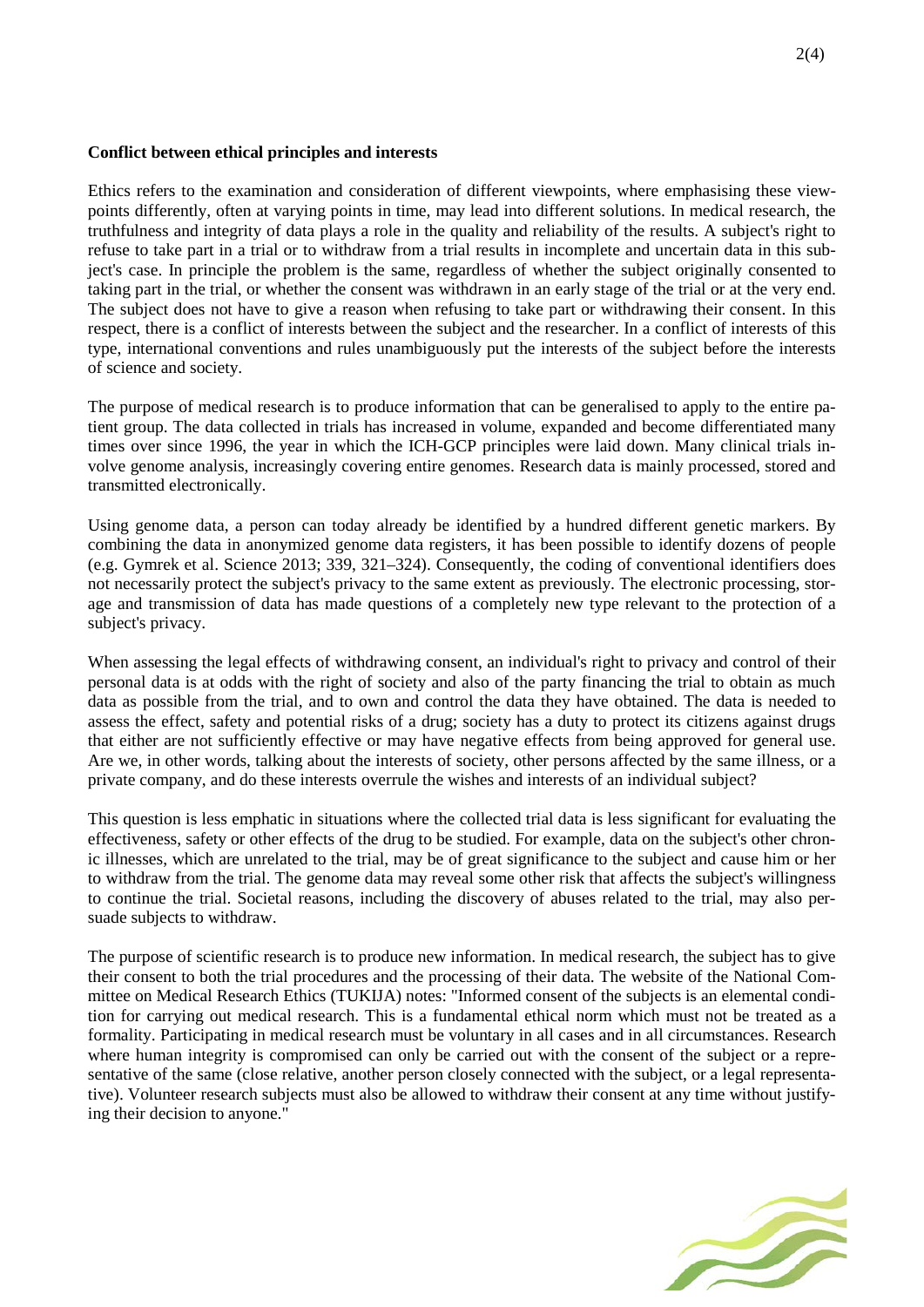Is consent to the processing of data a different issue - and also of secondary importance - compared to consent to a medical procedure? Even if the processing of personal data does not physically compromise the individual's integrity, the processing of sensitive health information touches the very core of a subject's humanity, vulnerability and mental integrity.

In Western research ethics and medical ethics, an individual's right to self-determination has been given rather a prominent position. An individual's right to self-determination cannot be overlooked without weighty reasons. Consent, which also includes the right to withdraw consent, is at the core of self-determination. The European Data Protection Ombudsmen defined the significance of consent in their publication "Opinion 15/2011 on the definition of consent". The publication states that if the activities can continue once consent is withdrawn, the individual has in some ways been mislead. In other words, if consent to processing the data is not needed, neither should it be requested. If consent is requested, the withdrawal of consent must have clear effects; after withdrawal, the processing cannot continue.

In terms of the trial, withdrawal of consent to data processing may of course mean additional problems. After the data have been analysed, removing the data of individual subjects may be impossible or cause unreasonable additional problems. The removal of data changes the end results of the study if the subjects having withdrawn their consent are part of the same intervention group, and the outcome of the trial was particular poor for them due to adverse effects or low response. In this case, too, recording the poor outcome as the end result of the trial would coincide with the interests of the subjects, rather than removing it from the data. The smaller the group of subjects, the more important their data are. In trials to test treatments for rare illnesses, for example, the withdrawal of a subject may be more significant than in trials on large groups of patients.

It is impossible to assess in advance what type of data will be important for the end results of the trial and what will not. Uncertainty and unpredictability of the end result are some of the basic characteristics of scientific research. When analysing the data, new and sometimes significant information may be revealed. Significant information will accumulate in the database in any case, once adequate numbers of research results have been obtained in the trial. If the collection of research data of an individual subject is interrupted before the trial has been completed, it will in any case be necessary to assess the end result of the trial for him or her. In fact, removing this subject's data may even make the trial data more truthful; if the trial is less convincing than expected because of withdrawals, it may be necessary to recruit more subjects, who will potentially go through the entire trial protocol.

These actions are also part of the nature of research for other reasons. For example, the effects of a drug being studied may turn out to be less powerful than expected compared to a reference drug or a placebo. In order to bring out significant differences between the groups, it may sometimes be necessary to recruit more subjects. Additional recruitments naturally mean more work and sometimes additional costs for the researchers. Subjects who withdraw from the trial also add to its uncertainty, which may be controlled by using more default information on the progress of the study. The EMA has published instructions for using a calculation method that strives to reduce the impacts of withdrawals on the research results. However, these instructions note that even if the given values in the calculation strive to simulate the actual research, they cannot eliminate the uncertainty of trial results.

The requirements, methodology and also data used in clinical trials of drugs have undergone crucial changes since the ICH-GCP was adopted in 1996. Our society, and such aspects of it as the human rights principles and their interpretations, have changed significantly over the last few decades. It would be naive to claim that research is still conducted following the same rules, even if striving for accuracy, integrity and repeatability by all possible means naturally remains relevant. Rather than reverting to 1990s methodologies and data transmission environments, it is more appropriate to adjust the existing rules, conventions and principles to the modern-day setting.

3(4)